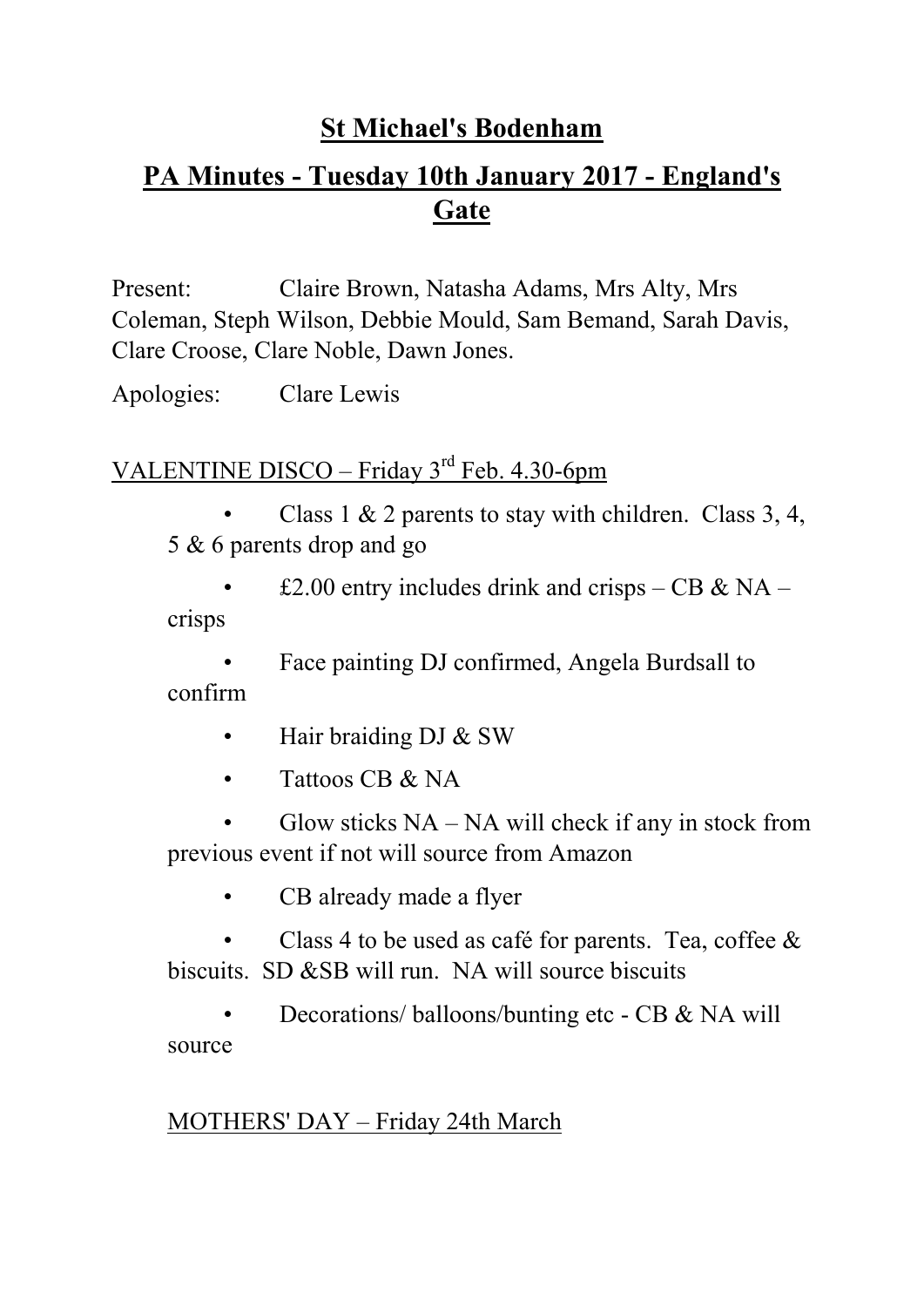• Fri 24th March. Mrs Alty & Mrs Coleman agree children will make the gift in each classroom. SD, CN, NA, CB & SB to help.

Steph to ask Leila if she can cheaply source small black plant pots and a bulb to plant

Decorate pot with accessories from The Range. NA to source

- Buying for 80 children
- Event to include Nursery children in session

• SW advised to buy craft activity "stuff" same time as buying for Startots then keep in storage, bulk buying saves money and time

# EASTER BINGO - Thursday 6th April

 $\cdot$  3<sup>rd</sup> April: wear what you like day in exchange for a donation of an Easter egg

Thursday 6th April - 5pm start  $\omega$  school

Café. Hot dogs  $&$  hot cross buns. CB to discuss with Morrisons

- Bingo books. CB source from The Range
- Caller Mrs Alty & Year 6 children
- Bingo numbers to be supplied by DM
- 4 games in all. 2 games then interval/café then 2

games

# FROZEN FRIDAYS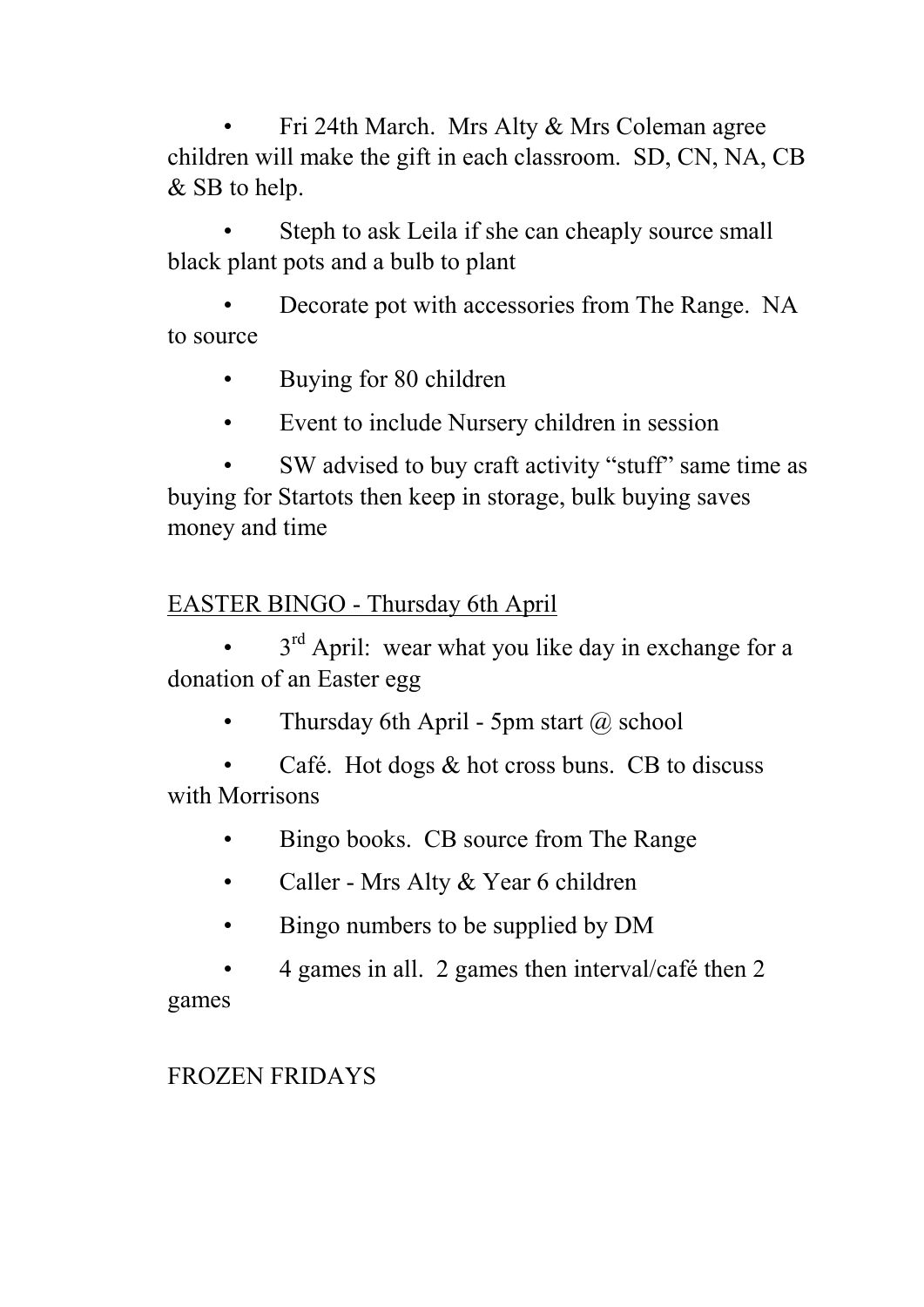Will continue after Easter break. CB & NA will buy when needed and when on offer. Store in school freezer or with whoever has a chest freezer with space

#### SPONSORED EVENT

• Friday 30th June @ school

• Wimbledon theme. "Wacky tennis keepy uppys" with tennis racket whilst being sprayed with water guns

• Sports personality idea

Swing ball for younger children supplied by DJ  $\&$ SB

• Tennis nets out for older children

SB has a contact for tennis balls and will advise when sourced

NA to contact BTA to see if they will supply anything

SUMMER FETE/SPORTS DAY - Friday 14th July

10th July: wear what you like day in exchange for bottle (anything unopened) for tombola stall

- Trevor Hill: NA will contact re cost and availability
- Discussed "pig racing"

• Year 6 stalls. Mrs Alty said 1 stall for each child as there are only 8 of them. SD will organise and coordinate this.

• Bouncy castle. CL to source, must be from a company with liability insurance

• Bungey run we have had a few years ago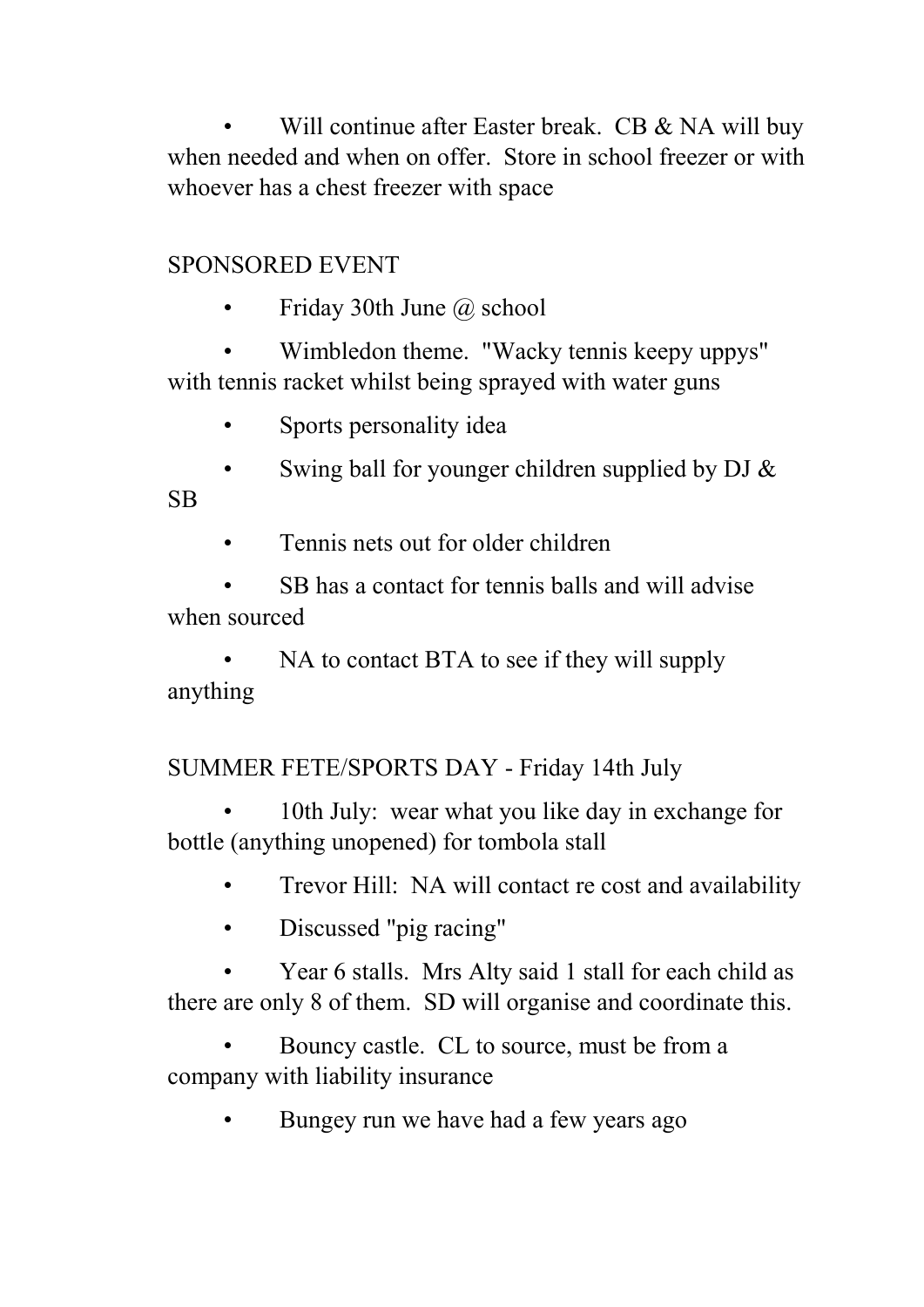Bring a picnic will continue as last year a success but ask YOKO if she would also provide food as she did last year

• Café: tea, coffee and cake donations. S&A to be contacted for strawberry donation

# A.O.B

Film night starting Monday 6th February  $\omega$  3.30pm in school hall or a classroom depending on numbers

Open to all children.  $\text{\pounds}2.50$  each to include squash  $\&$ popcorn. Permission slip stating which film, popcorn/squash and attending.CB to organise letter

# THANK YOU LETTERS

• CB has written to the people she contacted (Chase, Butfords, Lower Hope and Wye Valley). CB will email DJ her letter to be sent out to other companies

Chase up who/what donations given letter sent to donors ASAP

DICTIONARIES FOR YEAR 6 – still looking to source

INCOME/EXPENSES FOR CHRISTMAS FAYRE

• Apologies from CL - SW read out figures

• Discussed giving parents more notice next year but keeping to after pantomime outing rather than a Saturday

• 5.30 start (no pressure reg traffic for coach)

THANK YOU LETTER from ST MICHAEL'S HOSPICE for donation of £1,339.50 from PA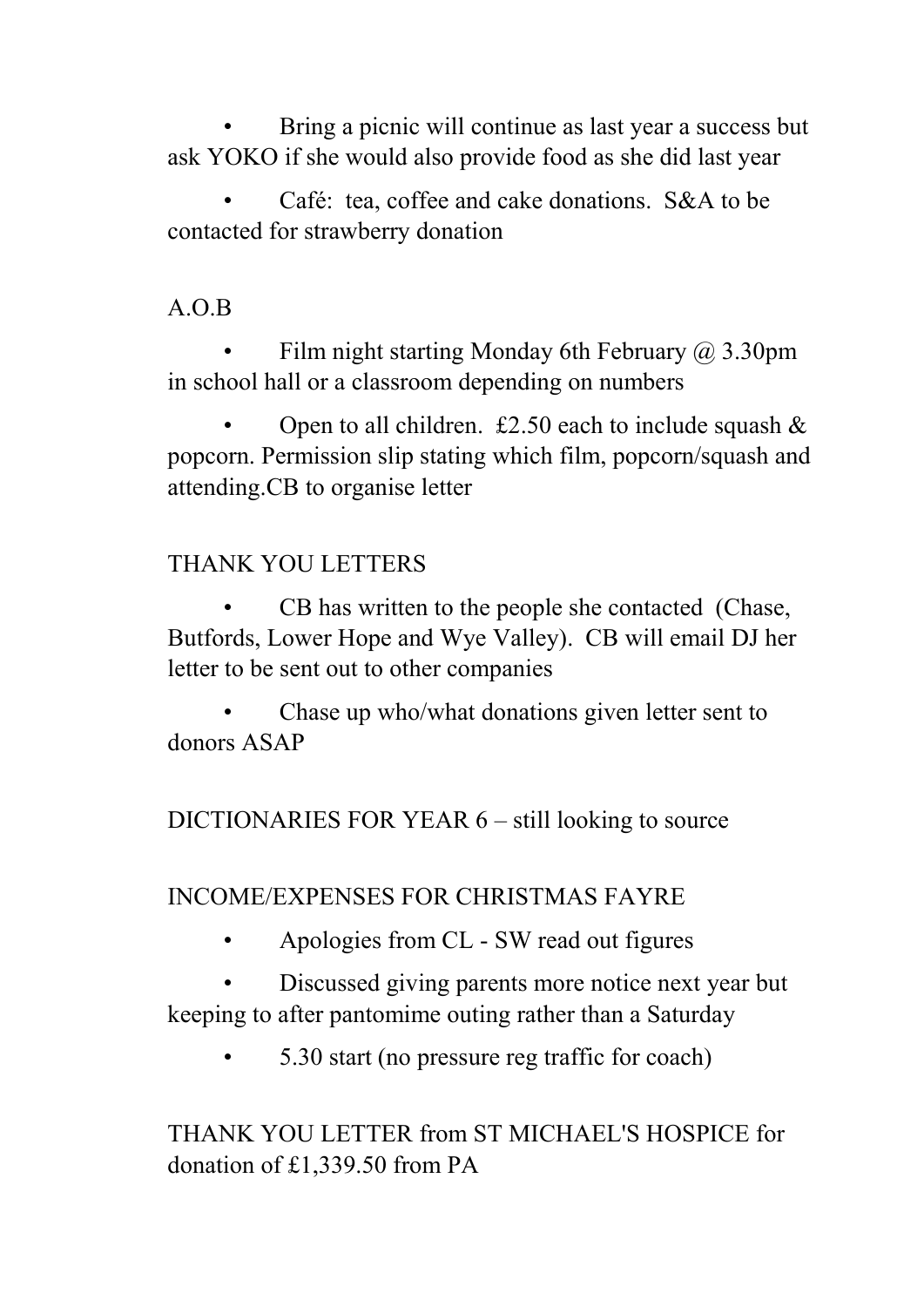SCHOOL DISCO: Comment from entertainment regarding was how lovely our school is and would highly recommend to others

DEBBIE MOULD is organising a musical (brass band) event (possibly 31st March). Choir may take part. Proceeds to be split (50% for school) in return for any help with organising and promoting the event

PA SYSTEM - Mrs Alty advised that PA system needs replacing or repairing. CL suggested PA would be able to help with cost. School need to research costings and revert

POND DIPPING - Nigel Hands provides demonstration for children. Mrs. Alty will research cost and has asked if pa will cover these costs as an excellent "extra" for our children SW asked to include a Friday with Startots and nursery

BAG2SCHOOL - 24th March? NA will confirm that date

SUMMER EVENT - 20th May

- Decided on 60s/70s/80s/90s theme disco for adults
- Event to be held in Bodenham village hall
- SW will ask Laura (Startots) regards booking hall as she may get a discount
	- CB will ask DJ Larry if he is free for event

NEXT MEETING - Tuesday 2nd May, 7.30pm at England's Gate